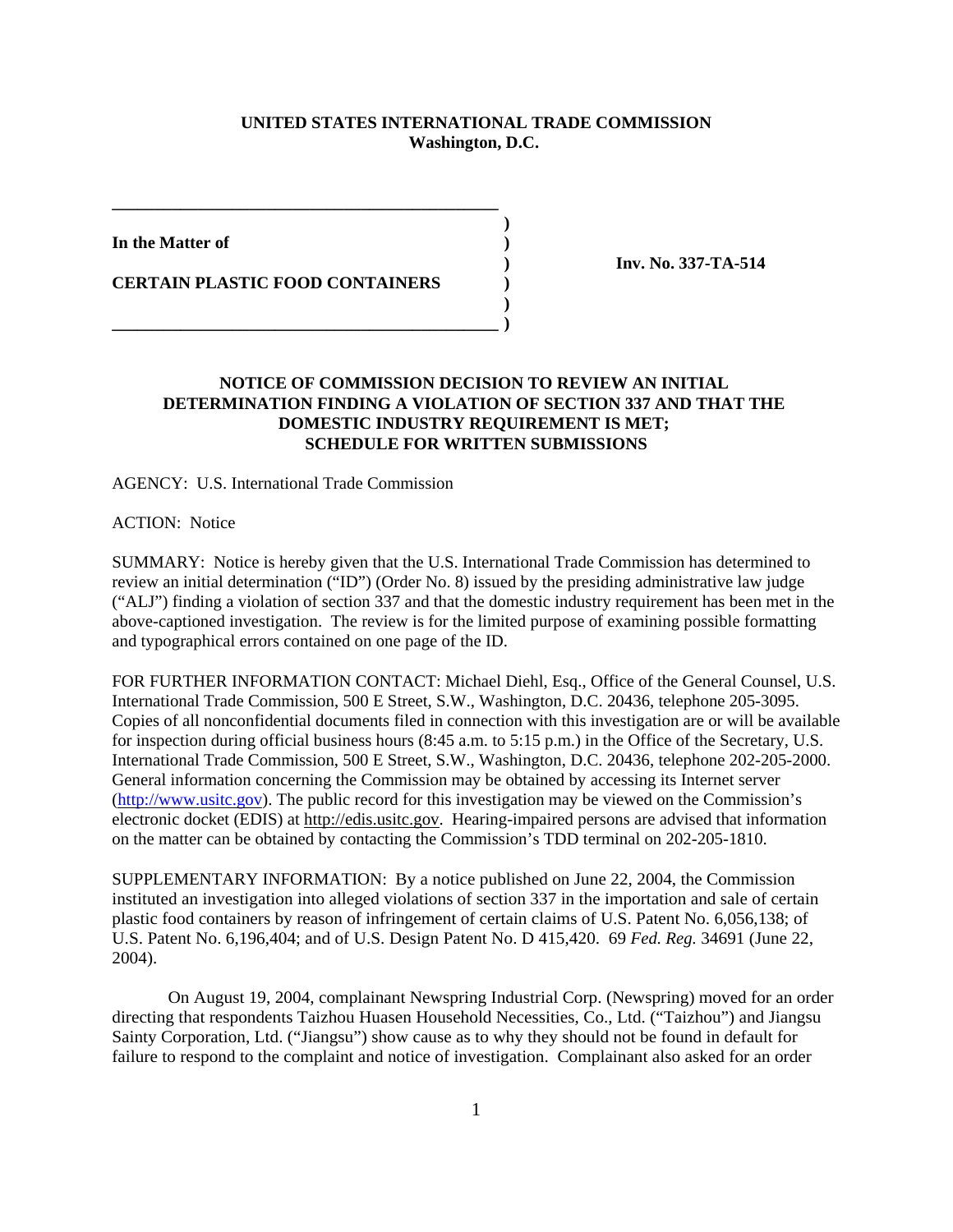finding respondents in default if they failed to show cause. On August 30, 2004, the ALJ issued Order No. 5, directing respondents to show cause no later than September 17, 2004, why they should not be held in default. Neither respondent responded to the order.

On September 9, 2004, before the ALJ ruled on the motions for default, Newspring filed motions for summary determinations that there has been a violation of section 337 and that a domestic industry has been established with respect to each of the asserted patents. Newspring sought a recommendation for the issuance of a general exclusion order. On September 23, 2004, the Investigative Attorney ("IA") filed a response in support of the motions, although he contended that a genuine issue of material fact exists as to whether certain accused products infringe two of the patents in issue.

On October 12, 2004, the ALJ issued an Initial Determination (ID) (Order No. 7), finding the respondents in default. No party petitioned for review of the ID. The Commission subsequently issued a notice of determination not to review the ID.

On February 10, 2005, the ALJ issued an ID (Order No. 8), granting Newspring's motions for summary determinations in part. He determined that a domestic industry had been established with respect to each of the asserted patents, and that respondent Jiangsu had violated section 337 with respect to each asserted patent as well. He determined that respondent Taizhou had violated section 337 with respect to the '420 patent, but denied the motion as to Taizhou with respect to the '138 and '404 patents. No party petitioned for review of the ID. The ALJ also recommended the issuance of a general exclusion order. He also recommended that the bond permitting temporary importation during the Presidential review period be set at 100 percent of the value of the infringing imported product.

The Commission has determined to review the subject ID (Order No. 8). The scope of the review is limited to possible formatting and typographic errors on page 15 of the ID. The Commission notes that the Complainant, on September 28, 2004, filed a corrected version of what is apparently the figure that appears on page 15 of the ID. The Commission requests comments from the parties regarding whether the widths labeled "A" and "B" in the figure in the ID correspond to the widths described in the text of the ID, and whether the indicated widths are incorrectly placed in the figure. Comments should also address what action, if any, the Commission should take if it finds the labeling incorrect and whether all references to "Figure 1" on page 15 of the ID should be changed to "Figure 5."

In connection with the final disposition of this investigation, the Commission may issue an order that could result in the exclusion of the subject articles from entry into the United States. Accordingly, the Commission is interested in receiving written submissions that address the form of remedy, if any, that should be ordered. If a party seeks exclusion of an article from entry into the United States for purposes other than entry for consumption, it should so indicate and provide information establishing that activities involving other types of entry either are adversely affecting it or likely to do so. For background, see *In the Matter of Certain Devices for Connecting Computers via Telephone Lines,* Inv. No. 337-TA-360, USITC Pub. No. 2843 (December 1994) (Commission Opinion).

When the Commission contemplates some form of remedy, it must consider the effects of that remedy upon the public interest. The factors the Commission will consider in this investigation include the effect that an exclusion order would have on (1) the public health and welfare, (2) competitive conditions in the U.S. economy, (3) U.S. production of articles that are like or directly competitive with